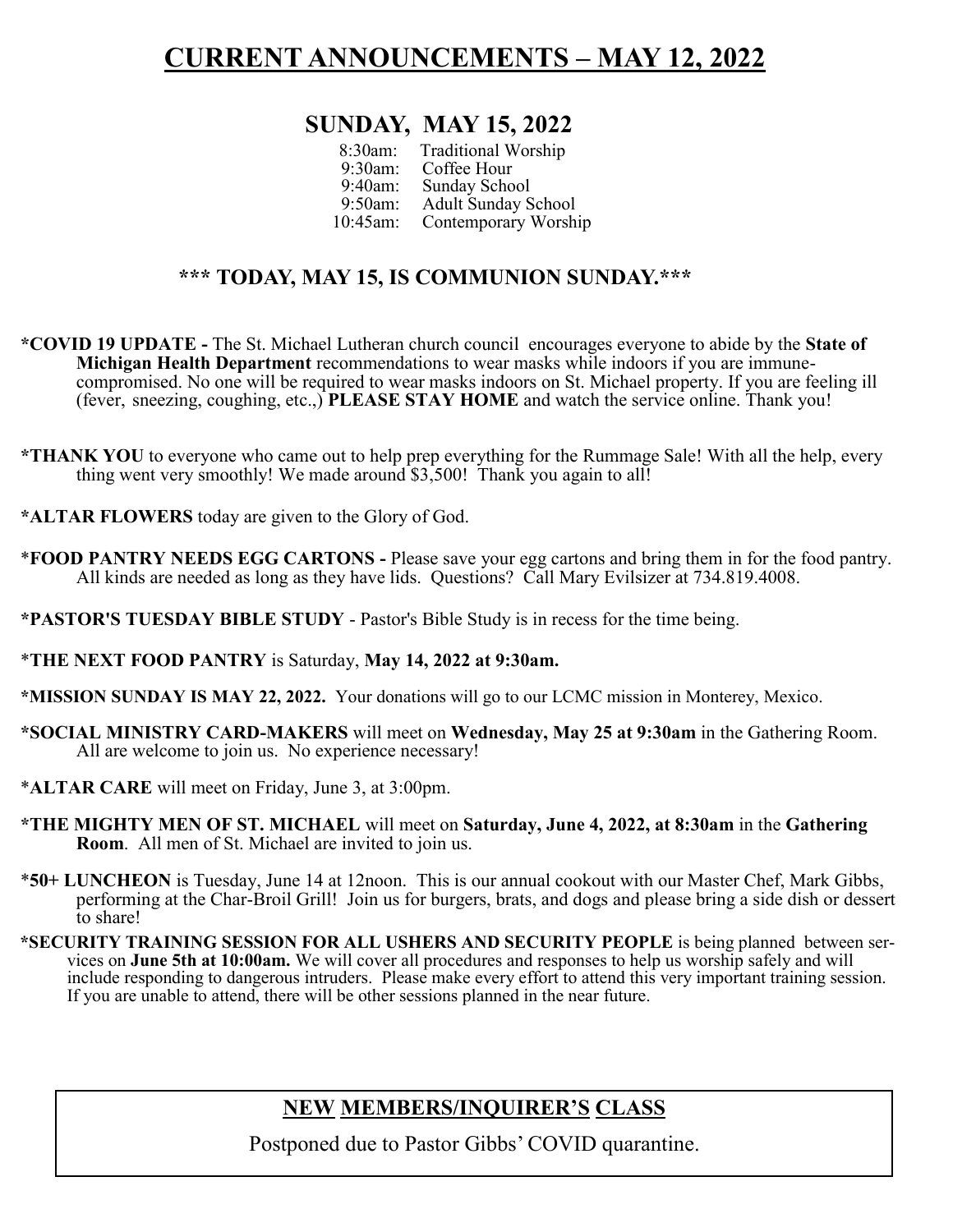## **CURRENT ANNOUNCEMENTS (cont.)**

## **ONGOING WEEKLY ANNOUNCEMENTS:**

- **VIDEO OPTIONS FOR WORSHIP SERVICE -** We continue to **Live Stream** each worship service on our Facebook page (*[facebook.com/](http://facebook.com/)[www.stmichaellcmc.org](https://mail.bex.net/app/www.stmichaellcmc.org)*). The link to our Facebook page can also be found on the homepage of our website (www. [StMichaelLCMC.org](http://stmichaellcmc.org/)). We upload videos of each service to our website ([www.StMichaelLCMC.org](https://mail.bex.net/app/www.StMichaelLCMC.org)), usually by Noon on Sunday.
- **HOLY COMMUNION OFFERED TWICE A MONTH -** We will now offer Holy Communion on our regular schedule of **1st and 3rd Sundays of the month**
- **EYEGLASSES FOR GUATEMALA**  We continue to collect eyeglasses (NO CASES, PLEASE!) for Guatemala. Please leave your used glasses in the designated box at the Information Center. We also accept hearing aids which will remain in the U.S. Please put the hearing aids in plastic bags. Thank you so much for your generosity!
- **CHANCEL CHOIR -** meets to rehearse every Thursday at 7:30pm.
- **ST. MICHAEL MEMBERS -** Please check your mailbox in the gym hallway on a regular basis. If you don't have a mailbox, please let the office know and we will assign you one.



#### **VACATION BIBLE SCHOOL**

*Monumental VBS July 18-22, 2022 6:15-8:45pm 4 years through entering 6th grade*



**VOLUNTEERS NEEDED** for Monumental VBS. Please sign up on the Christian Ed bulletin board in the main hallway or visit www.vbspro.events/p/stmmichael22. We need Station Leaders, Crew Leaders and Helpers. Youth entering 7th grade and up are encouraged to sign up are encouraged to sign up as asst. crew leaders or station helpers. Our VBS program is a success because of many volunteers like you!!

**ONLINE REGISTRATION IS OPEN!** Go off-road for a Monumental adventure through the colorful canyons and sunbaked trails of the southwest. By exploring God's awesomeness, kids form a rock-solid faith for the road ahead. www.vbspro.events/p/stmichael22

**SPONSOR A CHILD TO ATTEND MONUMENTAL VBS!** For just \$25, a child's expenses will be covered to attend VBS. Please mark "VBS" on a pew envelope and place it in the offering plate. If making an online donation, enter "VBS" in the memo. Please note: Any size donation is appreciated! Thank you for y our generous support!